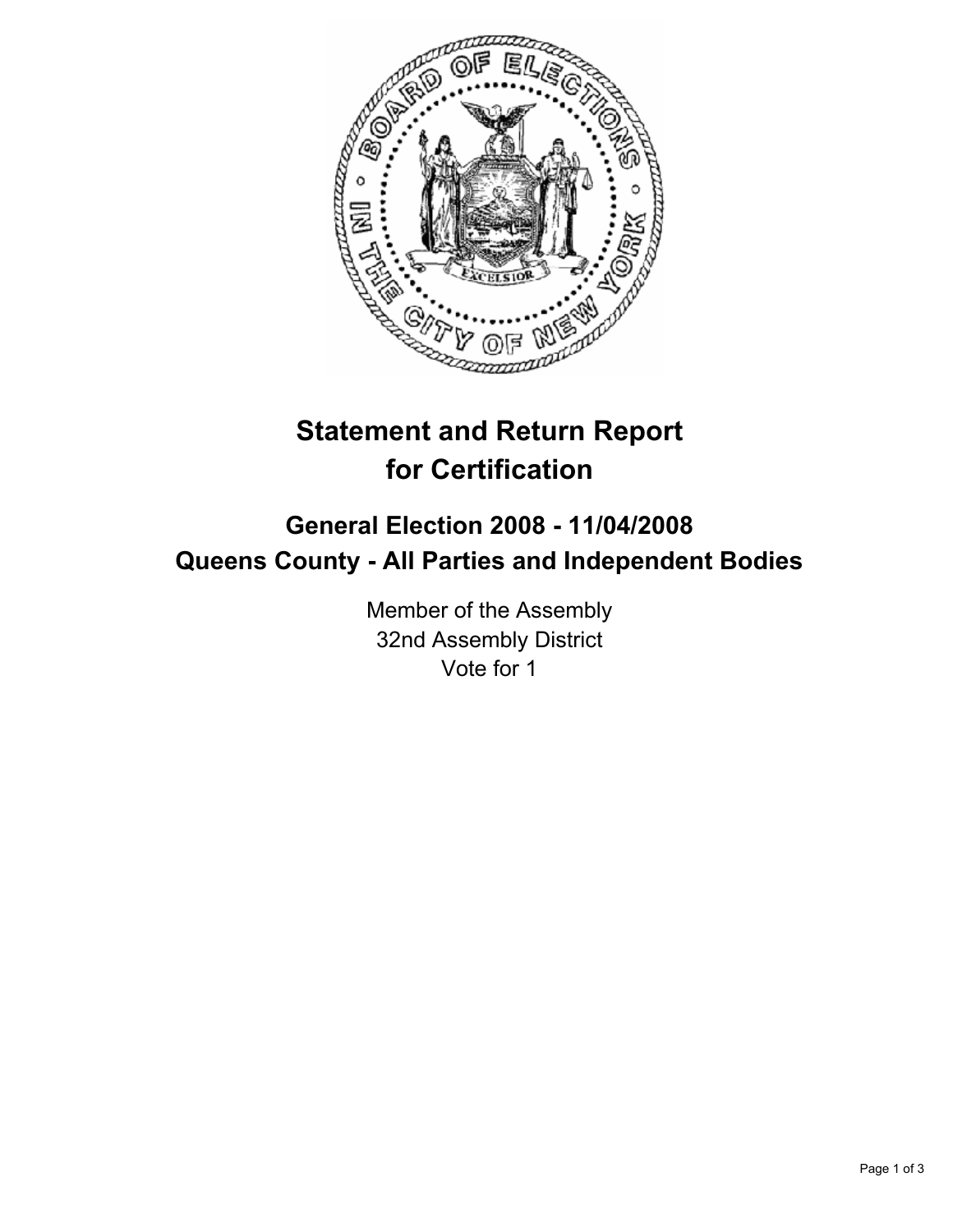

#### **Assembly District 32**

| 52<br><b>EMERGENCY</b><br>ABSENTEE/MILITARY<br>717 |
|----------------------------------------------------|
|                                                    |
|                                                    |
| 1,800<br>AFFIDAVIT                                 |
| 41,169<br><b>Total Ballots</b>                     |
| 29,199<br>VIVIAN E COOK (DEMOCRATIC)               |
| VIVIAN E COOK (WORKING FAMILIES)<br>658            |
| JOE VIDAL (WRITE-IN)                               |
| 29,858<br><b>Total Votes</b>                       |
| Unrecorded<br>11,311                               |